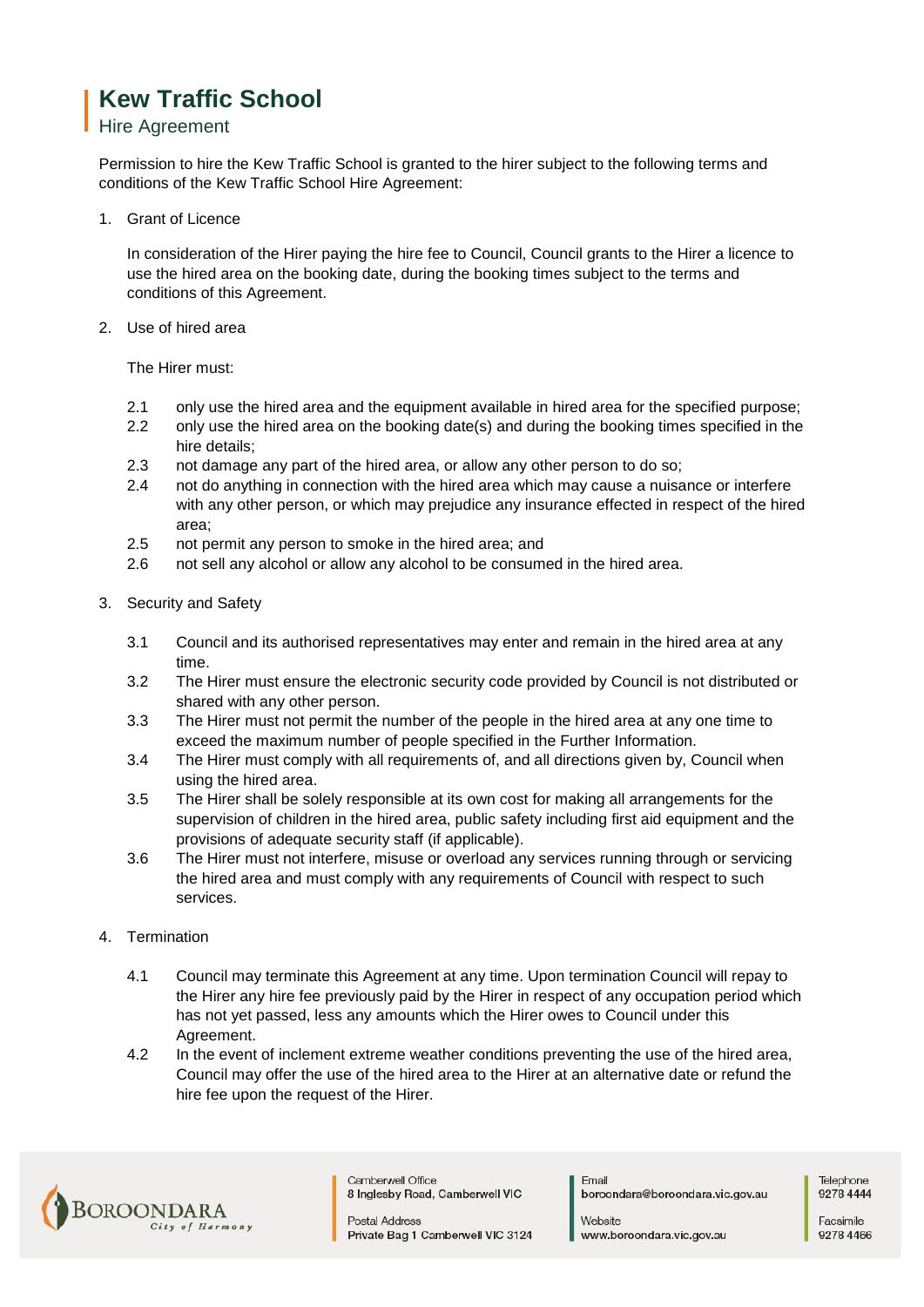- 4.3 At the end of the Hirer's occupation of the hired area, the Hirer must leave the hired area clean and tidy, including removing all rubbish and return it to the same condition it was in prior to the period of occupation.
- 4.4 The Hirer acknowledges and agrees that Council is not responsible or liable for any personal property left in the hired area at the end of the Hirer's occupation.
- 4.5 At the end of the Hirer's occupation of the hired area, the Hirer must ensure the hired area is vacated of all guests upon the completion of the booking time.
- 4.6 If the Hirer breaches any of its obligations under this Agreement, Council at its discretion, may refuse the Hirer any future access to the hired area.
- 5. Insurance
	- 5.1 Any external contractor engaged by the hirer in connection with the Kew Traffic School hire (such as caterers and activity providers) must hold current public liability insurance in the amount of \$20 million or more, in respect of the activities which that contractor will undertake at the hired area. The policy must:
		- 5.1.1 cover such risks and be subject only to such conditions and exclusions as are approved by the Council;
		- 5.1.2 extend to cover Council in respect of claims for personal injury or property damage arising out of the contractor's negligence; and
		- 5.1.3 be supplied to Council before the booking date of the Kew Traffic School hire (a copy of the policy is sufficient).
- 6. Compliance with occupational health and safety laws
	- 6.1 The Hirer must comply with the Occupational Health and Safety Act 2004 (Vic) and any other occupational health and safety law, regulation or by-law that applies to the Hirer's use of the hired area.
	- 6.2 The Hirer must not cause Council to be in breach of the Occupational Health and Safety Act 2004 (Vic) through the Hirer's acts or omissions.
	- 6.3 The Hirer must notify Council if it becomes aware of the existence of a potential health and safety issue in relation to the hired area.
- 7. Indemnity
	- 7.1 The Hirer indemnifies Council against all claims, demands, actions, loss and liability in connection with the Hirer's hire and use of the hired area, including any damage to the hired area or any loss, injury or death to any person in or about the hired area.
	- 7.2 The Hirer indemnifies Council against all claims, demands, actions loss and liability in connection with any third party accessing the hired area, including any damage to the hired area or any loss, injury or death to any person in or about the hired area.
- 8. Disclaimer
	- 8.1 The Hirer hires and uses the hired area at the Hirer's own risk, and releases Council from all claims, liability and loss in connection with the Hirer's hire and use of the hired area.
	- 8.2 The Hirer agrees and acknowledges that Council makes no warranty or representation to the Hirer about the condition of the hired area, or its suitability for the purpose of hire.
	- 8.3 The Hirer acknowledges that they have inspected the hired area and warrants that the hired area is suitable for the Hirer's purpose.
- 9. Special Conditions
	- 9.1 The Hirer must ensure all children are wearing bicycle helmets at all times whilst using equipment including bicycles and scooters in the hired area.